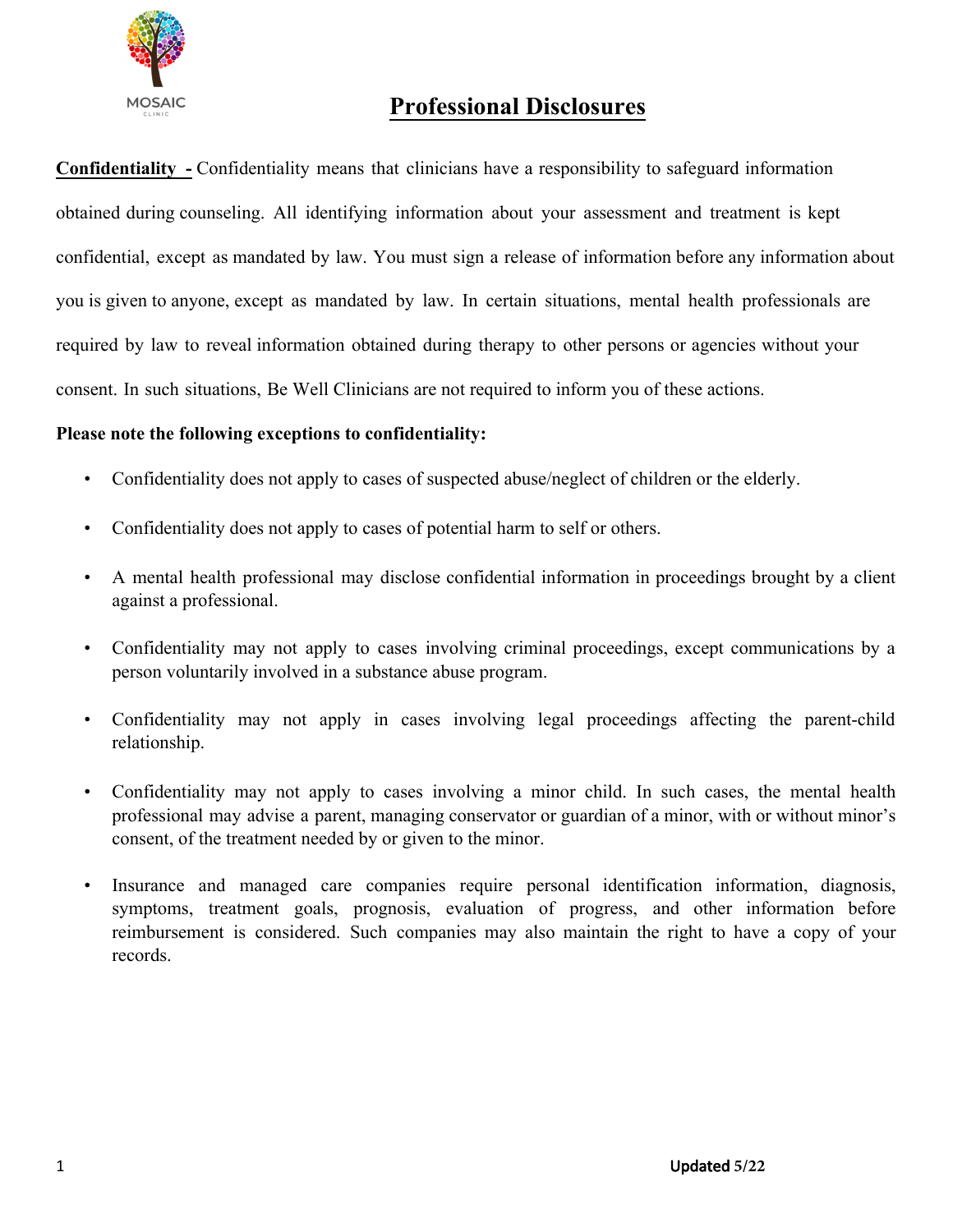# **HEALTH INSURANCE PORTABILITY AND ACCOUNTABILITY ACT (HIPAA) STATEMENT**:

In compliance with the Confidentiality Act and the Health Insurance Portability and Accountability Act of 1996, Be Well is required by law to protect the privacy of your health information. Although your counseling record is the physical property of Be Well , the information contained in your health record belongs to you.

## **You have the right to:**

- Request a restriction on certain uses and disclosures of your information;
- Inspect and obtain a copy of your health record;
- Amend your health record as provided by regulation;
- Obtain an accounting of disclosures of your health information as provided by law;
- Request communications of your health care information by alternative means or locations; and
- Revoke your authorization to use or disclose health information except to the extent that action has already been taken.

## ELECTRONIC COMMUNICATIONS

Clinicians may use e-mail and other forms of electronic messaging to communicate with you regarding your treatment. While we use our best efforts to protect our electronic communications, please keep in mind that communications via e-mail over the internet are not secure. Although it is unlikely, there is a possibility that information you include in an e-mail can be intercepted and read by other parties besides the person to whom it is addressed. Please do not include personal identifying information, such as your birth date, or personal medical information in any e-mails you send to us. No one can diagnose your condition from email or other written communications, and communication via e-mail cannot replace the relationship you have with a physician or another healthcare practitioner.